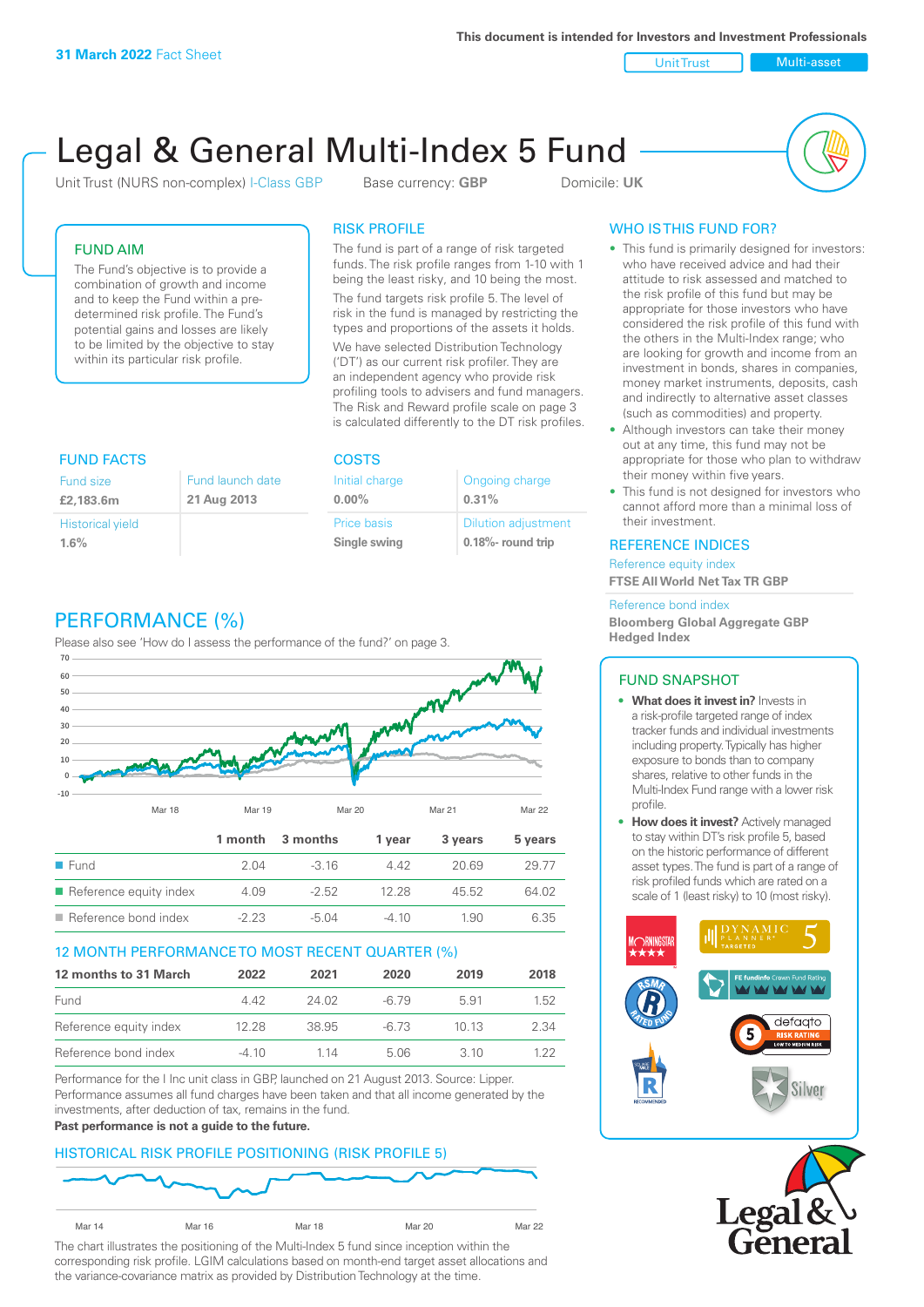# Legal & General Multi-Index 5 Fund

Unit Trust (NURS non-complex) I-Class GBP

# PORTFOLIO BREAKDOWN

All data source LGIM unless otherwise stated. Totals may not sum due to rounding.





#### FUND MANAGERS

The fund managers have responsibility for managing the multi-index fund range. They are part of the Multi-Asset Funds (MAF) team in LGIM. This team focuses on designing and managing multi-asset funds that are tailored to match the specific objectives of various client types. The team sits within a wider Asset Allocation team which combines both depth of experience with a broad range of expertise from different fields, including fund management, investment consulting and risk management roles.

# TOP 10 HOLDINGS (%)

| L&G US Index Trust                     | 12.0 |
|----------------------------------------|------|
| <b>L&amp;G UK Index Trust</b>          | 11.0 |
| Cash                                   | 8.0  |
| L&G European Index Trust               | 7.2  |
| L&G Sterling Corporate Bond Index Fund | 7.0  |
| L&G Global Emerging Markets Index Fund | 6.5  |
| L&G Japan Index Trust                  | 5.5  |
| <b>LGIM Global Corporate Bond Fund</b> | 3.5  |
| <b>L&amp;G Pacific Index Trust</b>     | 3.3  |
| L&G Global Infrastructure Index Fund   | 2.5  |